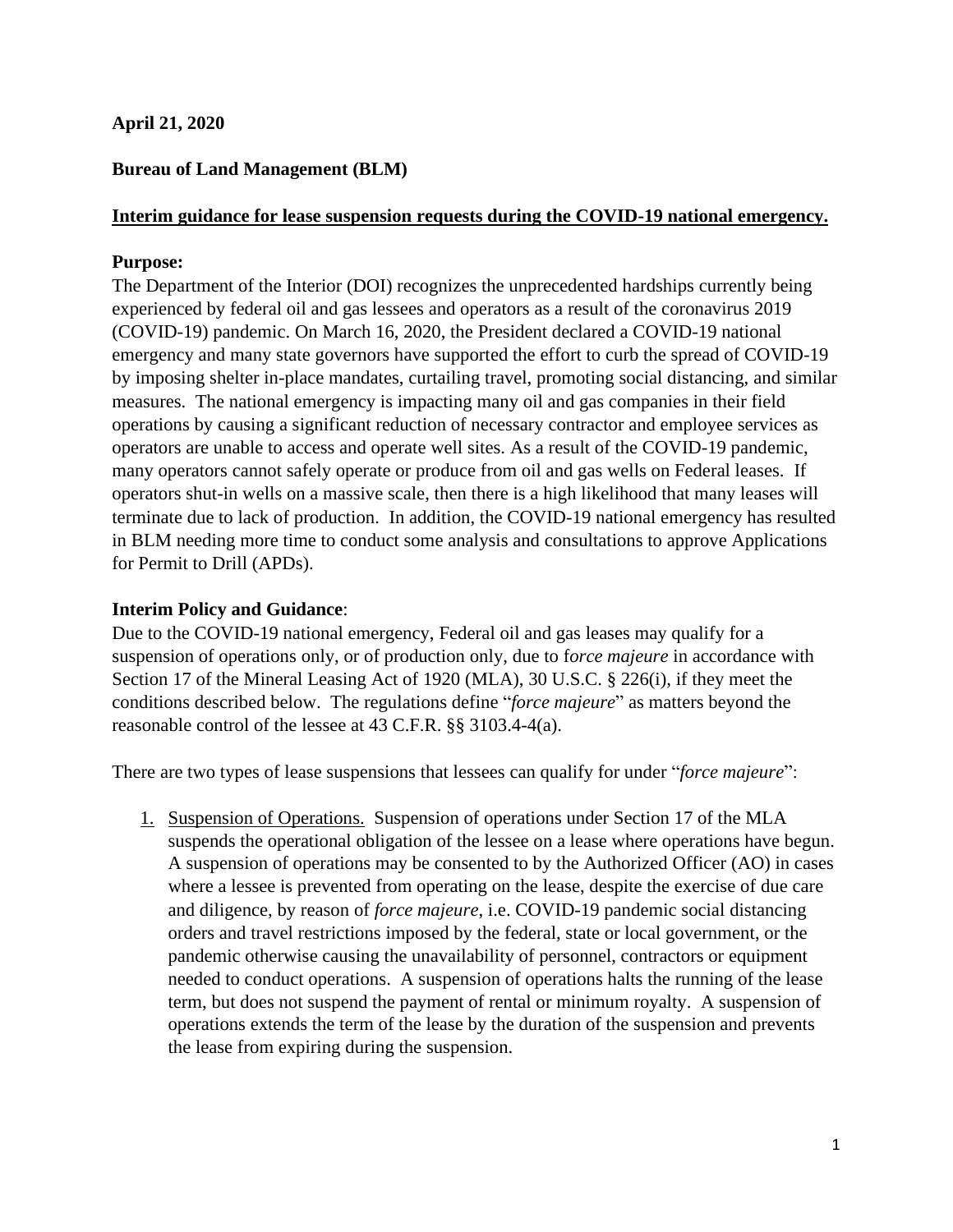2. Suspension of Production. Suspension of production under Section 17 of the MLA suspends the production obligation of the lessee on a lease where production has been established. A suspension of production may be consented to by the AO in cases where a lessee is prevented from producing from the lease, despite the exercise of due care and diligence, by reason of *force majeure*, i.e., COVID-19 pandemic social distancing orders and travel restrictions. A lessee may conduct operations during a suspension of production, but the lease must be producible before a suspension of production may be granted. A Suspension of Production does not suspend the payment of rental or minimum royalty, but it does extend the term of the lease for the duration of the suspension and prevents the lease from expiring during the suspension.

While Section 39 of the MLA provides for suspension of both operations and production in the interest of conservation of natural resources, section 39 does not have a "*force majeure*" provision. 30 U.S.C. § 209. For suspension requests based on "*force majeure,"* only suspensions under MLA section 17 apply.

However, if an operator has submitted an APD, and BLM is experiencing unusual or unreasonable processing delays of the APD to complete environmental review, analysis or consultations (caused, e.g., by the COVID-19 emergency and difficulty in meeting with people to conduct NEPA or section 106 or tribal consultations), then BLM may direct or consent to a suspension of operations and production in the interest of conservation under section 39 of the MLA. A suspension of operations and production tolls the running of the lease term, prevents the lease from expiring during the suspension, and tolls payment of rentals, but it prevents both operations and production. 30 U.S.C. 209; 43 CFR 3103.4-4(a), (b), (d).

## **Steps for Lessees to Apply for Suspensions under "***force majeure***" due to COVID-19**

- The application for suspension must be executed by all operating rights owners or, in the case of an approved Federal unit, by the unit operator on behalf of committed tracts (or by all operating rights holders of the unitized tracts) (hereinafter, "lessees"). When granting a suspension of unit obligations in accordance with the conditions and terms of the unit agreement, please remind the operators that suspension of the unit obligations does not suspend the individual federal leases committed to the unit. Those lessees must separately request a suspension of the committed leases. 43 CFR 3103.4-4(f).
- Lessees must submit applications to the appropriate BLM State Office (SO). Applications must include a full statement of the circumstances that render such relief necessary relative to the COVID-19 national emergency, despite the lessee's due care and diligence.
- Minimum Application Requirements:
	- o Lease number(s) and applicable Federal unit or communitization agreement;
	- o Expiration date of lease(s) and/or Held by Production Date (HBP);
	- o Current lessee(s) and operating rights owners; and
	- o Supporting evidence of COVID-19 impact (i.e., efforts to get personnel or service providers to the lease to conduct operations, and their unavailability).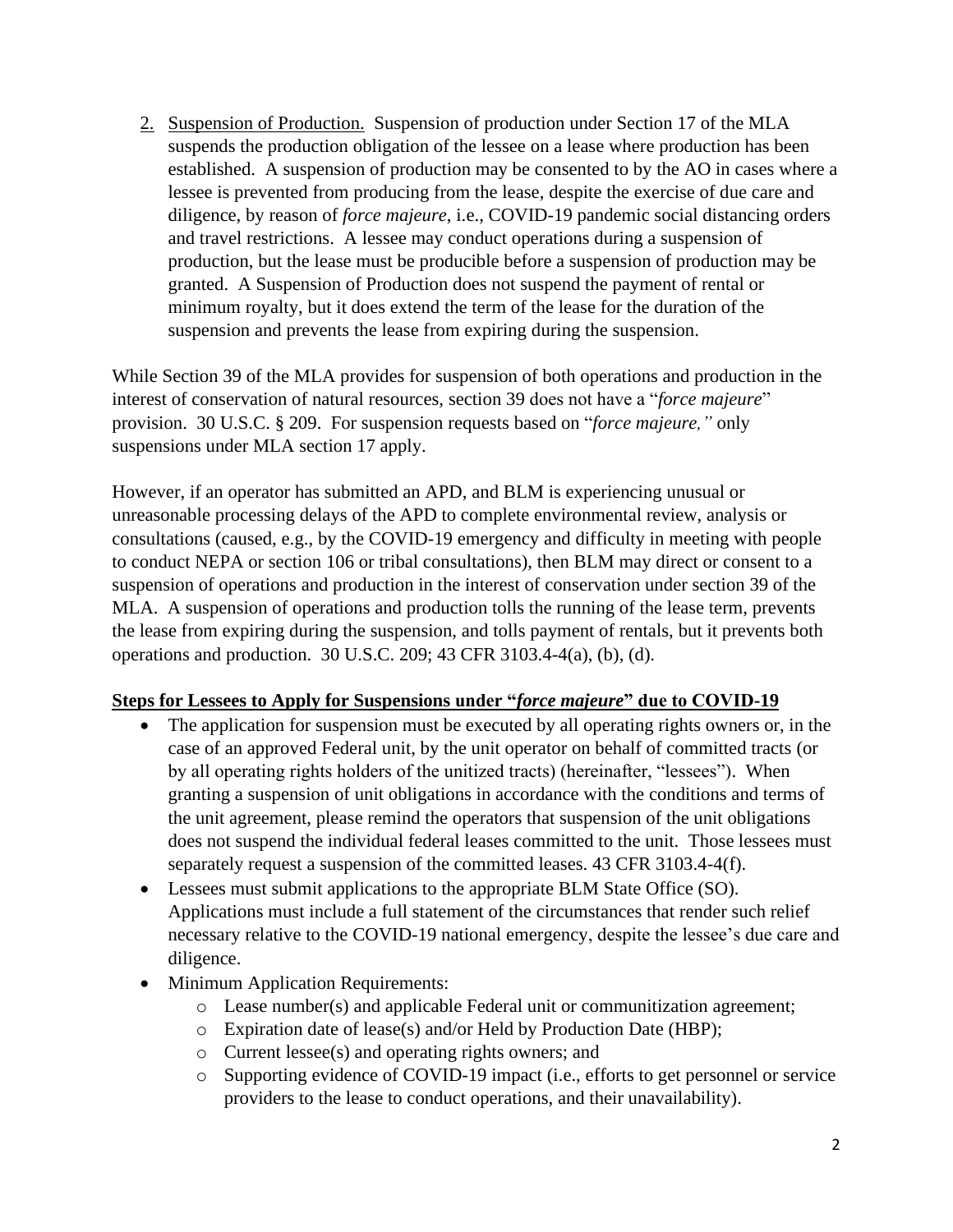- Lessees must file an application for a suspension of operations prior to the lease expiration date. Lessees must file an application for a suspension of production prior to [expiration of the time to place the lease back into production as provided in 43 CFR 3107.2-3]. Only if filed timely may the BLM SO AO grant a suspension after lease expiration.
- Operators may apply for suspensions of operations (if they have commenced operations,<sup>1</sup> including having obtained an approved APD) or of production (if they have begun producing) for reasons of *force majeure*. An approved suspension does not suspend the filing requirements of form 3160-6, "Monthly Report of Operations." In addition, the 5 day reporting requirements in 43 CFR 3162.4-1(c) must be complied with.
- Neither a suspension of operations nor a suspension of production suspends a lessee's rental or minimum royalty obligations.

Termination of Suspension. Lease suspensions granted due to the COVID-19 national emergency will sunset one year from the date BLM approves the suspension, or earlier if the operator resumes operations prior to the one-year date. The suspension may be extended or, with appropriate notice, rescinded, if conditions warrant it. For example, if a suspension of operations or suspension of production is granted on May 1, 2020, then the suspension will terminate on May 1, 2021. If COVID-19 conditions persist, the suspensions may be extended. The applicant may also submit a written request at any time asking BLM to terminate a suspension to allow resumed operations or production.

# **Steps for BLM Approval**

- For those complete applications timely filed, the BLM SO AO will review and evaluate the documentation in the suspension request and verify the application information within five business days. The five-day review time for BLM applies to all suspension requeststhose under section 17 or section 39 of the MLA.
- If the application is approved, then the BLM SO AO will notify the operator in writing when a suspension is effective, the type of suspension, and the sunset date of the suspension.
- Copies of the approval letter will be sent to the Office of Natural Resources Revenue (ONRR), within five (5) business days and the local office of the Surface Managing Agency, where applicable.
- If an application is not approved, then the applicant has the right to request a review and appeal, in accordance with 43 CFR subpart 3165.

Effective Date. Once approved, a suspension of operations or production will be effective on the first day of the month in which the completed application was filed or the date specified by the AO. (43 CFR 3103.4-4(c) and 3165.1(c)). All SOs should follow the data standards for all

<sup>&</sup>lt;sup>1</sup> Note that BLM Manual 3160-10 (1987) defines "operations" in its glossary as "all beneficial use of the lease, including construction of access roads on the leased land, site preparation, well repair, drilling or similar activity." Operations would thus include all activities that are approved, or should be approved, in a permit to drill.